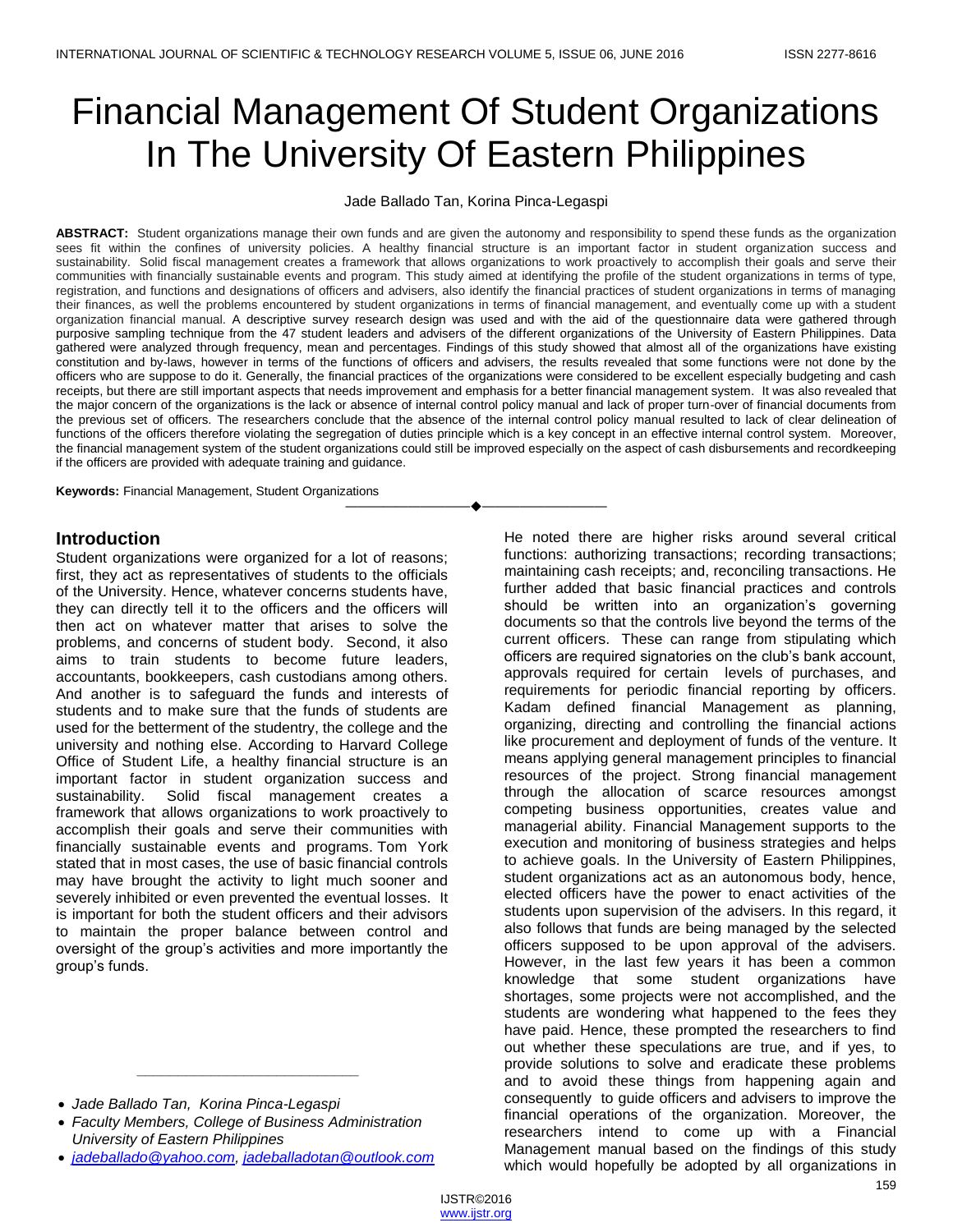this university to ensure transparency and accountability among those who were entrusted with the funds.

#### **Objectives of the Study:**

- 1. To identify the profile of student organizations in terms of:
	- a. Type of Student organization
	- b. Registration (Legality) of operation of Student organization
	- c. Functions/Designation of officers, advisers, etc.
- 2. To identify the financial practices of student organizations in terms of managing their finances along the following:
	- a. Budget proposal preparation
	- b. Cash receipts management
	- c. Cash disbursements management
	- d. Record Keeping
- 3. To identify problems encountered by student organization in terms of financial management.

# **METHODOLOGY**

#### **Locale of the Study**

This study was conducted in the University of Eastern Philippines, a comprehensive state university in Eastern Visayas Region, and first known as the Catarman Farm School. On June 20, 1964, through Republic Act No. 4126, a University Status was granted and was as the University of Eastern Philippines.

#### **Research Design**

This study utilized the descriptive survey method of research. Descriptive research is intended to obtain information concerning the current status of a phenomenon and to determine the nature of a situation that exists at the time of the study. Using this appropriate design, the study was able to capture the data needed for the study, as well as described the phenomena on hand.

## **The Respondents**

The University of Eastern Philippines has university based organizations and colleges with their respective college student councils. There were numerous department based organization in the University representing each course. In this study, all college and university based organizations and department based organizations of the College of Business Administration, represented by their officers and advisers were taken as the respondents. Seven (7) respondents were from university student based organizations to include USC, Pillar and Fraternities and Sororities, twenty four (24) were from the college student councils in the University and 16 respondents from the eight department based organizations of the College of Business Administration.

## **Research Instrument**

The study utilized a questionnaire in gathering the data needed. The questionnaire has three parts. Part 1 deals on the profile of the student organization in terms of its type, legality of operation and function and designation of officers and advisers. Part II elicited response on the financial practices of the organization in terms of budgeting, cash receipts and disbursements, and record-keeping. Part III of this questionnaire deals on the problems encountered by student organizations in relation to financial management. Further, follow-up inquiry from the respondents were done and necessary provisions were traced back from the university code and student handbook.

## **Sampling Technique**

The purposive sampling technique was used in this study. Officers and advisers of the organizations were the selected respondents as they have the first hand information as to how the organization is being managed financially. With the use of this technique, the researchers were able to retrieve 47 questionnaires from various student organizations of the University of Eastern Philippines.

## **Scoring and Interpretation**

The financial practices of the student organizations were rated using the Likert scale and was interpreted as follows:

|                | Interval |  |      |
|----------------|----------|--|------|
| Interpretation |          |  |      |
| Poor           | 1.00     |  | 1.66 |
|                | 1.67     |  | 2.33 |
| Good           |          |  |      |
| Excellent      | 2.34     |  | 3.00 |
|                |          |  |      |

## **Statistical Treatment of Data**

Frequencies and percentages were used to describe the profile of the student organizations in terms of type, legality of operations, and the designation and functions of the officers and advisers. The formula for percentage is as follows:

$$
\% = \frac{F}{N} \times 100\%
$$

Where :

| v |     |   |                       |
|---|-----|---|-----------------------|
|   | %   | - | percentage            |
|   | F   |   | frequencies           |
|   | N   |   | number of respondents |
|   | 100 |   | constant number       |
|   |     |   |                       |

The mean was computed to determine the weekly allowance and age of the respondents. The formula for computing the mean is as follows:

|        | $X =$ | $(\Sigma f d)$ |                           |
|--------|-------|----------------|---------------------------|
|        |       | N              |                           |
| Where: |       |                |                           |
|        |       |                | mean                      |
|        |       |                | summation                 |
|        | Fd    |                | frequency times deviation |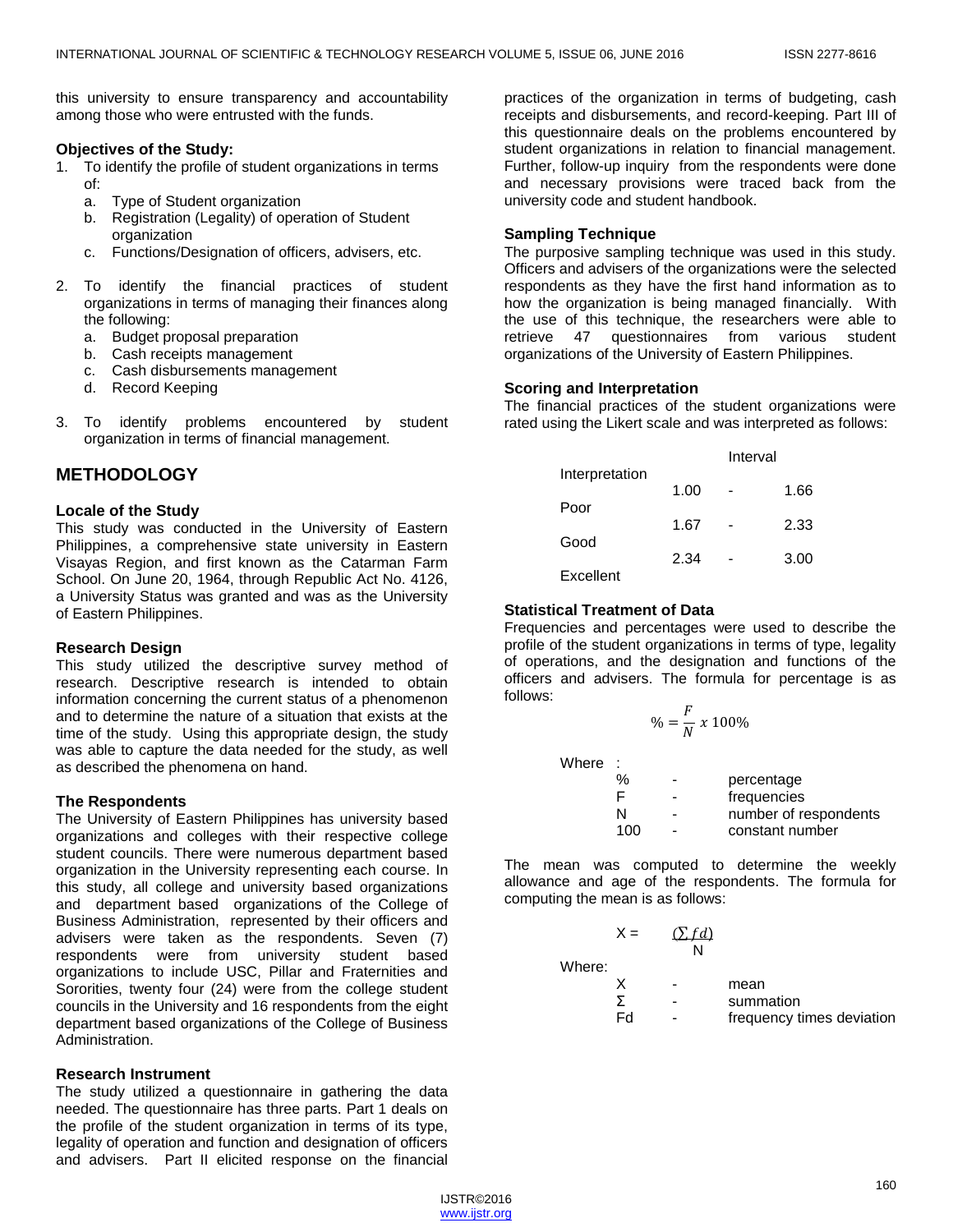## **CHAPTER 3**

# **RESULTS AND DISCUSSIONS**

## **Types of Organization:**

Figure 1 shows that majority of the respondents are from college based organizations primarily the student councils of each colleges. Out of 47 respondents, 24 or 51% were represented by three officers and advisers of the College Student Councils, 16 or 34% were from the department based organizations, and 7 or 15% represents the university based organizations like USC and the Pillar.

## **Legality of Operation**



Table 1 revealed that almost all of the organizations have existing constitution and by-laws duly approved by the members. However, one of the organization are still in process of retrieving their constitution and by-laws because the previous file could not be located anymore.. Almost all of the organizations select their officers through election except for the Pillar, wherein the editorial board are selected through qualifying exam. Further, majority of the organizations are not registered with a national confederation.

#### *Table 1. Legality of Operation*

|                                                      |    | <b>YES</b> |    | NΟ     |
|------------------------------------------------------|----|------------|----|--------|
| <b>Existing constitution</b><br>and by-laws          | 46 | 97.87%     |    | 2.13%  |
| <b>Approval of members</b>                           | 46 | 97.87%     |    |        |
| <b>Registration with a</b><br>national confederation | 22 | 46.81%     | 25 | 53.19% |
| <b>Election of members</b>                           | 46 | 97.87%     |    | 2.13%  |
| <b>Issuance of special</b><br>order to advisers      | 34 | 72.34%     | 13 | 27.66% |

## **Designation and Function of Officers and Advisers**

Majority of the organizations require the signatures of two officers and the adviser. This means that three signatures are required to complete a particular transaction. According to Student Activities Office of the Brown University, this scheme would mitigate the chance that funds will be used for personal purposes thereby ensuring that expenses incurred by the organization are reasonable and necessary in nature to support the mission of the organization. However, the result also showed that there are organizations with no bank account yet, while others, the auditor were part of the signatory. In terms of budget proposal and approval, Table 2 shows that 17 or 36.17% of the respondents answered that their treasurer prepares the

budget and it is approved by the adviser and the president. Budget is an invaluable tool to help prioritize spending and manage money. Planning and monitoring budget will help an organization identify wasteful expenditures, adapt quickly to financial situation changes, and achieve financial goals. Through budgets, resources are allocated to projects or events that are really necessary and if the resources are not enough, organizations can devise income-generating projects to augment their expenditures. Therefore should be carefully prepared after identifying the organization's planned activities of the year. The officers should agree on the financial plan of the organization. While, it is true that the Treasurer should be the cash custodian of the organization, there were some respondents who answered that their funds are handled by their adviser. This practice is discouraged since an advisory position is not suppose to be in the frontline of every economic decision or impose influence to the body. Student organizations also serve as a training ground for students, hence they must be given autonomy in handling their funds subject to verification by the adviser. In terms of recordkeeping, it is found out that 14 or 29.79% of the respondents answered that an Asst. Treasurer serves as a bookkeeper of the organization, others were handled by an officer which has other functions. One of the key concepts in placing internal controls over a company's assets is segregation of duties. Segregation of duties serves two key purposes: It ensures that there is oversight and review to catch errors and it helps to prevent fraud or theft because it requires two people to collude in order to hide a transaction. Segregation of duties involves separating three main functions and having them conducted by different employees: having custody of assets; being able to authorize the use of assets; and recordkeeping of assets. In other words, record-keeping should not be done by the treasurer or the president, and the auditor who verify the validity and reliability of the transactions. Since most organizations do not have an assistant treasurer position who will handle the bookkeeping function, financial statements were also prepared by the Treasurer as shown in Table 2, No. 8. Hence, the treasurer is usually bombarded with her/his responsibilities being the cash custodian and preparing the financial statements, and the facts that it violates the segregation of duties principle. Along with the segregation of duties principle, the preparation of vouchers should likewise be separated from the officer who will approve it. In this study, preparation of cash vouchers rest with the treasurer and the approval is usually with the president and/or the adviser. However, there were few who answered that their organizations are not using cash vouchers, which should not be the case since CVs are important documents to assess the validity of the transaction. Table 2 also revealed that cash collections were deposited by the Treasurer who is the cash custodian. However, 5 or 10.64% answered that no cash deposit is being done by their organization or the organization has not established a bank account for that matter. UEP Student handbook however clearly specify that fees of student organizations should be deposited in a reputable bank.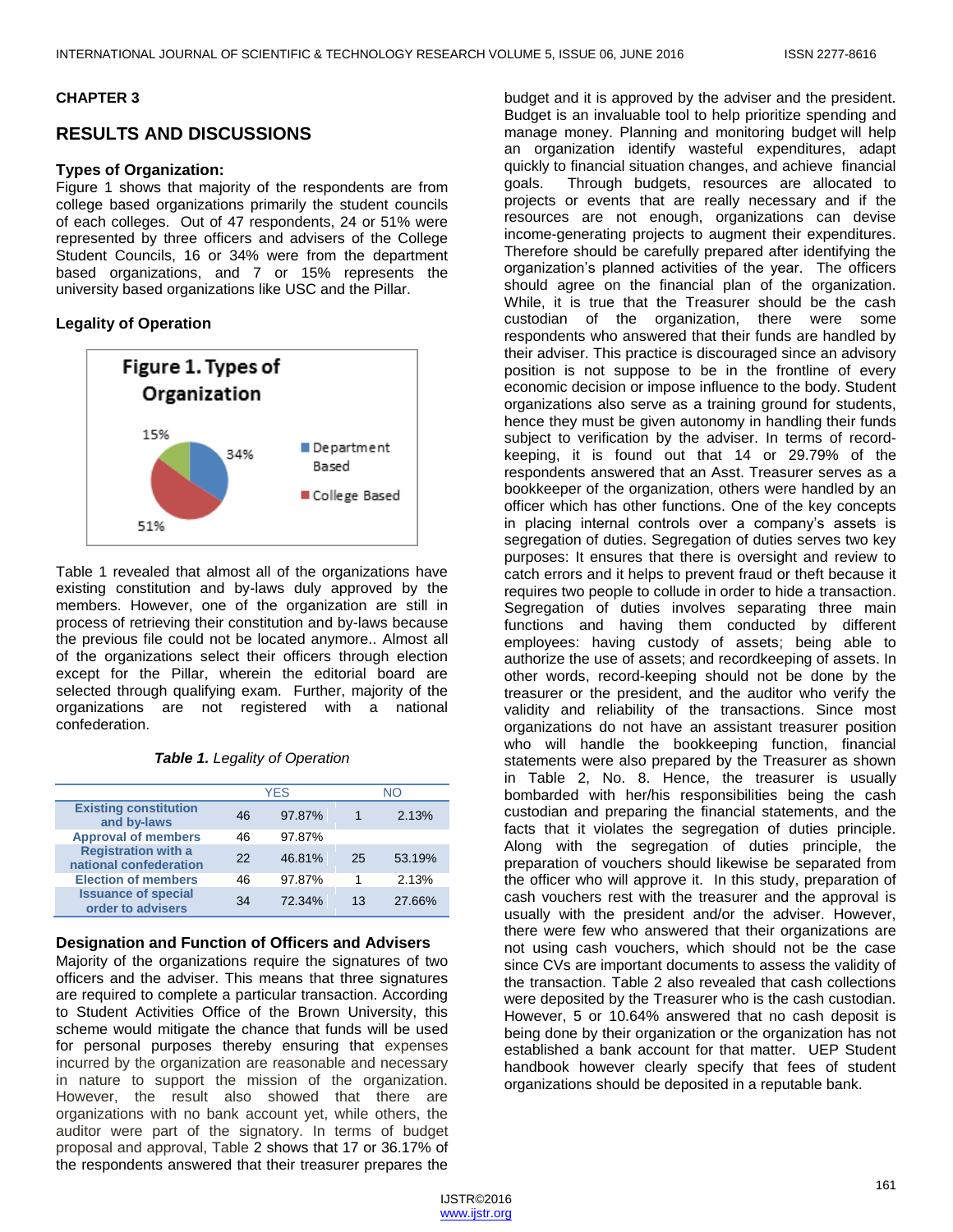|    | <b>Functions</b>                      | Designation                          | Frequ<br>ency        | Percent<br>age   |
|----|---------------------------------------|--------------------------------------|----------------------|------------------|
|    |                                       | President, Treasurer &<br>Adviser    | 37                   | 78.72%           |
| 1. |                                       | No bank account                      | 5                    | 10.64%           |
|    | <b>Bank Signatories</b>               | Pres., V-Pres., & Auditor            | 3                    | 6.38%            |
|    |                                       | <b>President and Treasurer</b>       | 1                    | 2.13%            |
|    |                                       | Auditor                              | $\mathbf{1}$         | 2.13%            |
|    |                                       | Treasurer                            | 17                   | 36.17%           |
|    |                                       | Secretary<br><b>Officers</b>         | 9<br>9               | 19.15%<br>19.15% |
| 2. | <b>Budget Proposal Preparation</b>    | President                            | 6                    | 12.77%           |
|    |                                       | <b>Business Manager</b>              | 3                    | 6.38%            |
|    |                                       | <b>Advisers</b>                      | 3                    | 6.38%            |
|    |                                       | Officers and advisers                | 13                   | 27.66%           |
|    |                                       | Treas., Pres., & Adviser             | 8                    | 17.02%           |
|    |                                       | Members and Adviser                  | 8                    | 17.02%           |
| 3. | Approves the budget:                  | Fin. Adviser/OSS                     | $\overline{7}$       | 14.89%           |
|    |                                       | Dir./Dean                            |                      |                  |
|    |                                       | President                            | 6                    | 12.77%           |
|    |                                       | <b>Advisers</b>                      | 5<br>26              | 10.64%<br>55.32% |
| 4. | Prepares the resolution for           | Secretary<br>Treasurer               | 18                   | 38.30%           |
|    | cash disbursements:                   | <b>Assistant Treasurer</b>           | 3                    | 6.38%            |
|    |                                       | Secretary                            | 18                   | 38.30%           |
|    |                                       | Asst. Treasurer and                  |                      |                  |
| 5. | files<br>of<br>the<br>Keeps<br>the    | Secretary                            | 8                    | 17.02%           |
|    | <b>resolutions</b><br>other<br>and    | Treasurer                            | $\overline{7}$       | 14.89%           |
|    | pertinent documents                   | President<br><b>Auditor</b>          | 4<br>3               | 8.51%            |
|    |                                       | Property custodian                   | 3                    | 6.38%<br>6.38%   |
|    |                                       | Asst. Secretary                      | 3                    | 6.38%            |
|    |                                       | Treasurer                            | 32                   | 68.09%           |
| 6. | <b>Cash Custodian</b>                 | Advisers                             | 9                    | 19.15%           |
|    |                                       | Treas., Pres. & Adviser              | 6                    | 12.77%           |
|    |                                       | Asst. Treasurer                      | 14                   | 29.79%           |
|    |                                       | Treasurer                            | 12                   | 25.53%           |
| 7. | <b>Recordkeeper/Bookkeeper</b>        | Secretary and Auditor<br>Secretary   | $\overline{7}$<br>6  | 14.89%<br>12.77% |
|    |                                       | Treas. /Auditor/Fin.                 |                      |                  |
|    |                                       | Adviser                              | 6                    | 12.77%           |
|    |                                       | Auditor                              | 2                    | 4.26%            |
| 8. | <b>Prepares</b><br>the<br>financial   | Treasurer                            | 32                   | 68.09%           |
|    | <b>statements</b>                     | <b>Assistant Treasurer</b>           | 12                   | 25.53%           |
|    |                                       | President                            | 3                    | 6.38%            |
|    |                                       | Treasurer<br>Asst. Treasurer         | 29<br>$\overline{7}$ | 61.70%           |
|    |                                       | <b>Treasurer and Auditor</b>         | 4                    | 14.89%<br>8.51%  |
| 9. | <b>Prepares cash vouchers</b>         | Pres./Treasurer/Auditor              | 3                    | 6.38%            |
|    |                                       | no cash vouchers                     | 3                    | 6.38%            |
|    |                                       | <b>Department Chairs</b>             | $\mathbf{1}$         | 2.13%            |
|    |                                       | President                            | 23                   | 48.94%           |
|    |                                       | <b>President and Adviser</b>         | 8                    | 17.02%           |
| 0. | Approves cash vouchers                | None<br><b>President and Auditor</b> | 3<br>3               | 6.38%<br>6.38%   |
|    |                                       | Treasurer                            | 3                    | 6.38%            |
|    |                                       | <b>Officers</b>                      | 3                    | 6.38%            |
|    |                                       | Asst. Treasurer                      | 2                    | 4.26%            |
|    |                                       | Treasurer                            | 23                   | 48.94%           |
|    |                                       | <b>President and Advisers</b>        | 9                    | 19.15%           |
| 1. | <b>Deposits cash collections</b>      | <b>Advisers</b>                      | $\overline{7}$       | 14.89%           |
|    |                                       | no deposit                           | 5<br>3               | 10.64%<br>6.38%  |
|    |                                       | Advisers with Officers<br>Treasurer  | 22                   | 46.81%           |
| 2. | Keeps unused accountable              |                                      |                      |                  |
|    | such<br>official<br>forms<br>as       | Assistant treasurer                  | 16                   | 34.04%           |
|    | receipts:                             | Advisers/Auditor                     | 9                    | 19.15%           |
|    |                                       | Treasurer                            | 13                   | 27.66%           |
|    |                                       |                                      |                      |                  |
| 3. | <b>Monitors receipts and</b>          | President, Secretary and<br>Advisers | 10                   | 21.28%           |
|    | disbursements on every                | <b>Treasurer and Financial</b>       | 9                    | 19.15%           |
|    | activity of the organization:         | Adviser                              |                      |                  |
|    |                                       | Auditor                              | 8                    | 17.02%           |
|    |                                       | Asst. Treasurer                      | $\overline{4}$       | 8.51%            |
|    |                                       | All officers                         | 3                    | 6.38%            |
|    |                                       |                                      |                      |                  |
|    |                                       | Auditor and/or Adviser               | 22                   | 46.81%           |
|    |                                       | President and Adviser                | 6                    | 12.77%           |
| 4. | financial<br><b>Reviews</b>           | <b>President and Auditor</b>         | 5                    | 10.64%           |
|    | statements:                           |                                      |                      |                  |
|    |                                       | Auditor and Treasurer                | 5                    | 10.64%           |
|    |                                       | <b>Advisers</b>                      | 5                    | 10.64%           |
|    |                                       | <b>Officers</b>                      | $\overline{4}$       | 8.51%            |
|    |                                       | <b>Business Manager</b>              | 14                   | 29.79%           |
| 5. | <b>Devise</b><br>methods<br><b>of</b> |                                      |                      |                  |
|    | generating funds for<br>the           | Officers                             | 14                   | 29.79%           |
|    | organizations:                        | Adviser and President                | 13                   | 27.66%           |
|    |                                       | VP- Finance                          | 3                    | 6.38%            |
|    |                                       |                                      |                      |                  |

## **Financial Practices**

Table 3 shows that student organizations are excellent in terms of budget proposal preparation as budgets were always done. Budget is an invaluable tool to help prioritize spending and manage money. Planning and monitoring budget will help an organization identify wasteful expenditures, adapt quickly to financial situation changes, and achieve financial goals. Budget proposals should be prepared and approved and serve as a tool to prepare comparison of budgeted and actual disbursements and evaluate variances. In terms of cash receipts, remittances by the collectors by the collectors to the treasurer are done every day. This practice will kept the records updated as well as prevent the risk of loss or theft. However, some organizations do not maintain petty cash fund which is suppose to cater minor expenses of the organization so as to avoid frequent withdrawals from the account. Further, organizations do not compare actual and budgetary expenses. This tool would serve as a guide for the next officers with regards to setting budget for the next academic year. This would also assess the effectiveness of the budget set forth by the organization. Table 3 also shows that in terms of disbursements, organizations spent the amount as stated in the budget, evidenced by a cash voucher which is duly approved by the President and/or the Adviser. However, sometimes disbursement are not supported by resolutions showing that it was agreed among the officers of the organization. Canvass of supplies and other tangible assets is not common among the organizations as well as policy on cash advances and liquidation. Moreover, CDVs are not pre-numbered and policy on cash shortage or overage is not established. It must be noted that the objectives of internal controls for cash disbursements are to ensure that cash is disbursed only upon proper authorization of management, for valid business purposes, and that all disbursements are properly recorded. In terms of record-keeping, financial statements are always prepared by the organizations at least once per semester based from their cash book and other similar monitoring record. On the other hand, inventory of unused accountable forms are sometimes conducted by the officers, which means that supplies and other properties of the organization are not closely monitored. Financial statements are sometimes audited, yet this should be given emphasis, since being a steward of students' fund, having another person to tell that the financial statements prepared were true and free from error, will make the officers as good stewards. It was also revealed that auditors do not prepare bank reconciliations, since most organizations follow the cash basis accounting, however, still the auditor should have this statement with a cut-off date to assess the validity of the deposits and disbursements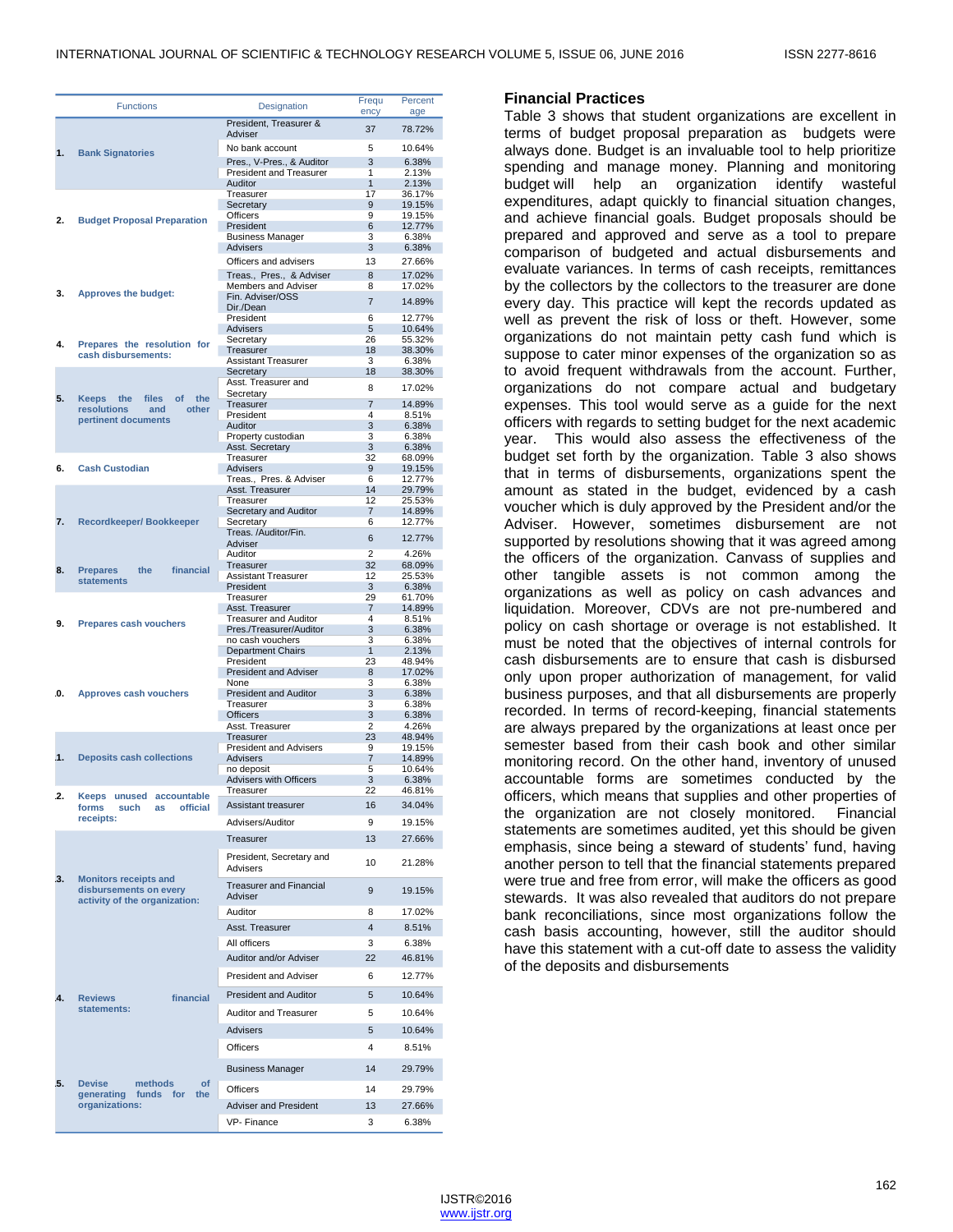#### *Table 3. Financial Practices*

| 1.<br>Budgets are prepared for<br>the<br>2.96<br><b>Excellent</b><br>organization every semester.<br>2.<br>Budgets are prepared in accordance<br>action<br>with<br>the<br>plan<br>of<br>the<br><b>Excellent</b><br>2.89<br>organization.<br>3.<br>Budget preparation is participated by<br>officers of the<br>all<br>organization<br>2.87<br>Excellent<br>including the adviser/s.<br>4.<br>Budgets are approved by authorities,<br>i.e., students, Director for Student<br>2.68<br><b>Excellent</b><br>Services, Dean.<br><b>Area Mean</b><br>2.85<br><b>Excellent</b><br>В.<br><b>Cash Receipts</b><br>1.<br>Remittances by the collectors to the<br>treasurer are done every day (during<br>2.98<br><b>Excellent</b><br>collection period).<br>2.<br>The organization has pre-numbered<br><b>Excellent</b><br>2.89<br>official receipts.<br>3.<br>Cash collections are issued with<br>2.87<br><b>Excellent</b><br>official receipts.<br>4.<br>Collectors are authorized<br>through<br><b>resolutions</b><br>and<br>other<br>2.77<br><b>Excellent</b><br>pertinent<br>documents.<br>5.<br>Remittances are supported by control<br>2.55<br><b>Excellent</b><br>sheet and/or cash count sheet.<br>6.<br>Collections for the day are deposited<br>2.51<br><b>Excellent</b><br>intact within the next banking day.<br>7.<br>Funds are kept in a bank or other<br>2.38<br><b>Excellent</b><br>financial institution<br>Petty cash fund is maintained by the<br>8.<br>Good<br>2.19<br>organization.<br>9.<br>Petty cash fund is kept in a safe place<br>1.89<br>Good<br>by the custodian.<br>10.<br>Comparison of actual and budgetary<br>1.81<br>Good<br>expenses is done.<br><b>Area Mean</b><br>2.49<br><b>Excellent</b><br><b>Disbursements</b><br>C.<br>1.<br>Disbursements are in accordance with<br>2.91<br><b>Excellent</b><br>the approved budget.<br>2.<br>CDV's are duly approved by the<br>President of the organization and<br><b>Excellent</b><br>2.87<br>adviser.<br>3.<br>Disbursements are<br>supported<br>by<br>official receipts and acknowledged by<br><b>Excellent</b><br>2.51<br>the payee.<br>4.<br>Disbursements are<br>supported<br>by<br>resolutions and cash disbursement<br>2.23<br>Good<br>vouchers (CDV)<br>5.<br>Purchases of tangible assets<br>are<br>2.21<br>Good<br>supported by canvass from suppliers.<br>6.<br>Disbursements on petty cash fund are<br>2.06<br>Good<br>approved by the approving authorities.<br>7.<br>The organization has a policy on cash<br>1.79<br>Good<br>advances and liquidation<br>8.<br>Withdrawal slips are prepared once<br>1.68<br>Good<br>the CDV and resolution are approved.<br>9.<br>The organization has a policy on cash<br>Poor<br>1.62<br>shortage/overage<br>10.<br>CDV's are pre-numbered.<br>1.45<br>Poor<br><b>Area Mean</b><br>2.13<br>Good<br>D.<br>Record keeping and Other Security<br><b>Measures</b><br>1.<br>Financial statements are<br>prepared<br>2.81<br><b>Excellent</b><br>once every semester.<br>2.<br>The organization maintains a cash<br>book or similar cash monitoring<br>2.62<br><b>Excellent</b><br>record.<br>3.<br>Physical inventory<br>of<br>unused<br>accountable forms<br>is<br>2.09<br>Good<br>regularly<br>conducted.<br>4.<br>Recording is done by an officer other<br>than the treasurer/cash custodian and<br>Good<br>2.00<br>the approving authorities.<br>5.<br>Unused official receipts and other<br>accountable forms are properly kept<br>1.94<br>Good<br>by a custodian other than the end-<br>user.<br>Audited and approved<br>6.<br>financial<br>are reported to<br>1.91<br>Good<br>statements<br>the<br>members of the organization.<br>7.<br>Cash collections and disbursements<br>are regularly recorded in the cash<br>1.74<br>Good<br>book.<br>8.<br>Bank reconciliations are made by the<br>1.57<br>Poor<br>auditor independently.<br><b>Area Mean</b><br>Good<br>2.09<br><b>Grand Mean</b><br>2.39<br><b>Excellent</b> | Α. | <b>Budget Proposal Preparation</b> | Mean | Interpretation |
|---------------------------------------------------------------------------------------------------------------------------------------------------------------------------------------------------------------------------------------------------------------------------------------------------------------------------------------------------------------------------------------------------------------------------------------------------------------------------------------------------------------------------------------------------------------------------------------------------------------------------------------------------------------------------------------------------------------------------------------------------------------------------------------------------------------------------------------------------------------------------------------------------------------------------------------------------------------------------------------------------------------------------------------------------------------------------------------------------------------------------------------------------------------------------------------------------------------------------------------------------------------------------------------------------------------------------------------------------------------------------------------------------------------------------------------------------------------------------------------------------------------------------------------------------------------------------------------------------------------------------------------------------------------------------------------------------------------------------------------------------------------------------------------------------------------------------------------------------------------------------------------------------------------------------------------------------------------------------------------------------------------------------------------------------------------------------------------------------------------------------------------------------------------------------------------------------------------------------------------------------------------------------------------------------------------------------------------------------------------------------------------------------------------------------------------------------------------------------------------------------------------------------------------------------------------------------------------------------------------------------------------------------------------------------------------------------------------------------------------------------------------------------------------------------------------------------------------------------------------------------------------------------------------------------------------------------------------------------------------------------------------------------------------------------------------------------------------------------------------------------------------------------------------------------------------------------------------------------------------------------------------------------------------------------------------------------------------------------------------------------------------------------------------------------------------------------------------------------------------------------------------------------------------------------------------------------------------------------------------------------------------------------------------------------------------------------------------------------------------------------------------------------------------------------------------------------------------------------------------------------------------------------------------------------------------------------|----|------------------------------------|------|----------------|
|                                                                                                                                                                                                                                                                                                                                                                                                                                                                                                                                                                                                                                                                                                                                                                                                                                                                                                                                                                                                                                                                                                                                                                                                                                                                                                                                                                                                                                                                                                                                                                                                                                                                                                                                                                                                                                                                                                                                                                                                                                                                                                                                                                                                                                                                                                                                                                                                                                                                                                                                                                                                                                                                                                                                                                                                                                                                                                                                                                                                                                                                                                                                                                                                                                                                                                                                                                                                                                                                                                                                                                                                                                                                                                                                                                                                                                                                                                                                                   |    |                                    |      |                |
|                                                                                                                                                                                                                                                                                                                                                                                                                                                                                                                                                                                                                                                                                                                                                                                                                                                                                                                                                                                                                                                                                                                                                                                                                                                                                                                                                                                                                                                                                                                                                                                                                                                                                                                                                                                                                                                                                                                                                                                                                                                                                                                                                                                                                                                                                                                                                                                                                                                                                                                                                                                                                                                                                                                                                                                                                                                                                                                                                                                                                                                                                                                                                                                                                                                                                                                                                                                                                                                                                                                                                                                                                                                                                                                                                                                                                                                                                                                                                   |    |                                    |      |                |
|                                                                                                                                                                                                                                                                                                                                                                                                                                                                                                                                                                                                                                                                                                                                                                                                                                                                                                                                                                                                                                                                                                                                                                                                                                                                                                                                                                                                                                                                                                                                                                                                                                                                                                                                                                                                                                                                                                                                                                                                                                                                                                                                                                                                                                                                                                                                                                                                                                                                                                                                                                                                                                                                                                                                                                                                                                                                                                                                                                                                                                                                                                                                                                                                                                                                                                                                                                                                                                                                                                                                                                                                                                                                                                                                                                                                                                                                                                                                                   |    |                                    |      |                |
|                                                                                                                                                                                                                                                                                                                                                                                                                                                                                                                                                                                                                                                                                                                                                                                                                                                                                                                                                                                                                                                                                                                                                                                                                                                                                                                                                                                                                                                                                                                                                                                                                                                                                                                                                                                                                                                                                                                                                                                                                                                                                                                                                                                                                                                                                                                                                                                                                                                                                                                                                                                                                                                                                                                                                                                                                                                                                                                                                                                                                                                                                                                                                                                                                                                                                                                                                                                                                                                                                                                                                                                                                                                                                                                                                                                                                                                                                                                                                   |    |                                    |      |                |
|                                                                                                                                                                                                                                                                                                                                                                                                                                                                                                                                                                                                                                                                                                                                                                                                                                                                                                                                                                                                                                                                                                                                                                                                                                                                                                                                                                                                                                                                                                                                                                                                                                                                                                                                                                                                                                                                                                                                                                                                                                                                                                                                                                                                                                                                                                                                                                                                                                                                                                                                                                                                                                                                                                                                                                                                                                                                                                                                                                                                                                                                                                                                                                                                                                                                                                                                                                                                                                                                                                                                                                                                                                                                                                                                                                                                                                                                                                                                                   |    |                                    |      |                |
|                                                                                                                                                                                                                                                                                                                                                                                                                                                                                                                                                                                                                                                                                                                                                                                                                                                                                                                                                                                                                                                                                                                                                                                                                                                                                                                                                                                                                                                                                                                                                                                                                                                                                                                                                                                                                                                                                                                                                                                                                                                                                                                                                                                                                                                                                                                                                                                                                                                                                                                                                                                                                                                                                                                                                                                                                                                                                                                                                                                                                                                                                                                                                                                                                                                                                                                                                                                                                                                                                                                                                                                                                                                                                                                                                                                                                                                                                                                                                   |    |                                    |      |                |
|                                                                                                                                                                                                                                                                                                                                                                                                                                                                                                                                                                                                                                                                                                                                                                                                                                                                                                                                                                                                                                                                                                                                                                                                                                                                                                                                                                                                                                                                                                                                                                                                                                                                                                                                                                                                                                                                                                                                                                                                                                                                                                                                                                                                                                                                                                                                                                                                                                                                                                                                                                                                                                                                                                                                                                                                                                                                                                                                                                                                                                                                                                                                                                                                                                                                                                                                                                                                                                                                                                                                                                                                                                                                                                                                                                                                                                                                                                                                                   |    |                                    |      |                |
|                                                                                                                                                                                                                                                                                                                                                                                                                                                                                                                                                                                                                                                                                                                                                                                                                                                                                                                                                                                                                                                                                                                                                                                                                                                                                                                                                                                                                                                                                                                                                                                                                                                                                                                                                                                                                                                                                                                                                                                                                                                                                                                                                                                                                                                                                                                                                                                                                                                                                                                                                                                                                                                                                                                                                                                                                                                                                                                                                                                                                                                                                                                                                                                                                                                                                                                                                                                                                                                                                                                                                                                                                                                                                                                                                                                                                                                                                                                                                   |    |                                    |      |                |
|                                                                                                                                                                                                                                                                                                                                                                                                                                                                                                                                                                                                                                                                                                                                                                                                                                                                                                                                                                                                                                                                                                                                                                                                                                                                                                                                                                                                                                                                                                                                                                                                                                                                                                                                                                                                                                                                                                                                                                                                                                                                                                                                                                                                                                                                                                                                                                                                                                                                                                                                                                                                                                                                                                                                                                                                                                                                                                                                                                                                                                                                                                                                                                                                                                                                                                                                                                                                                                                                                                                                                                                                                                                                                                                                                                                                                                                                                                                                                   |    |                                    |      |                |
|                                                                                                                                                                                                                                                                                                                                                                                                                                                                                                                                                                                                                                                                                                                                                                                                                                                                                                                                                                                                                                                                                                                                                                                                                                                                                                                                                                                                                                                                                                                                                                                                                                                                                                                                                                                                                                                                                                                                                                                                                                                                                                                                                                                                                                                                                                                                                                                                                                                                                                                                                                                                                                                                                                                                                                                                                                                                                                                                                                                                                                                                                                                                                                                                                                                                                                                                                                                                                                                                                                                                                                                                                                                                                                                                                                                                                                                                                                                                                   |    |                                    |      |                |
|                                                                                                                                                                                                                                                                                                                                                                                                                                                                                                                                                                                                                                                                                                                                                                                                                                                                                                                                                                                                                                                                                                                                                                                                                                                                                                                                                                                                                                                                                                                                                                                                                                                                                                                                                                                                                                                                                                                                                                                                                                                                                                                                                                                                                                                                                                                                                                                                                                                                                                                                                                                                                                                                                                                                                                                                                                                                                                                                                                                                                                                                                                                                                                                                                                                                                                                                                                                                                                                                                                                                                                                                                                                                                                                                                                                                                                                                                                                                                   |    |                                    |      |                |
|                                                                                                                                                                                                                                                                                                                                                                                                                                                                                                                                                                                                                                                                                                                                                                                                                                                                                                                                                                                                                                                                                                                                                                                                                                                                                                                                                                                                                                                                                                                                                                                                                                                                                                                                                                                                                                                                                                                                                                                                                                                                                                                                                                                                                                                                                                                                                                                                                                                                                                                                                                                                                                                                                                                                                                                                                                                                                                                                                                                                                                                                                                                                                                                                                                                                                                                                                                                                                                                                                                                                                                                                                                                                                                                                                                                                                                                                                                                                                   |    |                                    |      |                |
|                                                                                                                                                                                                                                                                                                                                                                                                                                                                                                                                                                                                                                                                                                                                                                                                                                                                                                                                                                                                                                                                                                                                                                                                                                                                                                                                                                                                                                                                                                                                                                                                                                                                                                                                                                                                                                                                                                                                                                                                                                                                                                                                                                                                                                                                                                                                                                                                                                                                                                                                                                                                                                                                                                                                                                                                                                                                                                                                                                                                                                                                                                                                                                                                                                                                                                                                                                                                                                                                                                                                                                                                                                                                                                                                                                                                                                                                                                                                                   |    |                                    |      |                |
|                                                                                                                                                                                                                                                                                                                                                                                                                                                                                                                                                                                                                                                                                                                                                                                                                                                                                                                                                                                                                                                                                                                                                                                                                                                                                                                                                                                                                                                                                                                                                                                                                                                                                                                                                                                                                                                                                                                                                                                                                                                                                                                                                                                                                                                                                                                                                                                                                                                                                                                                                                                                                                                                                                                                                                                                                                                                                                                                                                                                                                                                                                                                                                                                                                                                                                                                                                                                                                                                                                                                                                                                                                                                                                                                                                                                                                                                                                                                                   |    |                                    |      |                |
|                                                                                                                                                                                                                                                                                                                                                                                                                                                                                                                                                                                                                                                                                                                                                                                                                                                                                                                                                                                                                                                                                                                                                                                                                                                                                                                                                                                                                                                                                                                                                                                                                                                                                                                                                                                                                                                                                                                                                                                                                                                                                                                                                                                                                                                                                                                                                                                                                                                                                                                                                                                                                                                                                                                                                                                                                                                                                                                                                                                                                                                                                                                                                                                                                                                                                                                                                                                                                                                                                                                                                                                                                                                                                                                                                                                                                                                                                                                                                   |    |                                    |      |                |
|                                                                                                                                                                                                                                                                                                                                                                                                                                                                                                                                                                                                                                                                                                                                                                                                                                                                                                                                                                                                                                                                                                                                                                                                                                                                                                                                                                                                                                                                                                                                                                                                                                                                                                                                                                                                                                                                                                                                                                                                                                                                                                                                                                                                                                                                                                                                                                                                                                                                                                                                                                                                                                                                                                                                                                                                                                                                                                                                                                                                                                                                                                                                                                                                                                                                                                                                                                                                                                                                                                                                                                                                                                                                                                                                                                                                                                                                                                                                                   |    |                                    |      |                |
|                                                                                                                                                                                                                                                                                                                                                                                                                                                                                                                                                                                                                                                                                                                                                                                                                                                                                                                                                                                                                                                                                                                                                                                                                                                                                                                                                                                                                                                                                                                                                                                                                                                                                                                                                                                                                                                                                                                                                                                                                                                                                                                                                                                                                                                                                                                                                                                                                                                                                                                                                                                                                                                                                                                                                                                                                                                                                                                                                                                                                                                                                                                                                                                                                                                                                                                                                                                                                                                                                                                                                                                                                                                                                                                                                                                                                                                                                                                                                   |    |                                    |      |                |
|                                                                                                                                                                                                                                                                                                                                                                                                                                                                                                                                                                                                                                                                                                                                                                                                                                                                                                                                                                                                                                                                                                                                                                                                                                                                                                                                                                                                                                                                                                                                                                                                                                                                                                                                                                                                                                                                                                                                                                                                                                                                                                                                                                                                                                                                                                                                                                                                                                                                                                                                                                                                                                                                                                                                                                                                                                                                                                                                                                                                                                                                                                                                                                                                                                                                                                                                                                                                                                                                                                                                                                                                                                                                                                                                                                                                                                                                                                                                                   |    |                                    |      |                |
|                                                                                                                                                                                                                                                                                                                                                                                                                                                                                                                                                                                                                                                                                                                                                                                                                                                                                                                                                                                                                                                                                                                                                                                                                                                                                                                                                                                                                                                                                                                                                                                                                                                                                                                                                                                                                                                                                                                                                                                                                                                                                                                                                                                                                                                                                                                                                                                                                                                                                                                                                                                                                                                                                                                                                                                                                                                                                                                                                                                                                                                                                                                                                                                                                                                                                                                                                                                                                                                                                                                                                                                                                                                                                                                                                                                                                                                                                                                                                   |    |                                    |      |                |
|                                                                                                                                                                                                                                                                                                                                                                                                                                                                                                                                                                                                                                                                                                                                                                                                                                                                                                                                                                                                                                                                                                                                                                                                                                                                                                                                                                                                                                                                                                                                                                                                                                                                                                                                                                                                                                                                                                                                                                                                                                                                                                                                                                                                                                                                                                                                                                                                                                                                                                                                                                                                                                                                                                                                                                                                                                                                                                                                                                                                                                                                                                                                                                                                                                                                                                                                                                                                                                                                                                                                                                                                                                                                                                                                                                                                                                                                                                                                                   |    |                                    |      |                |
|                                                                                                                                                                                                                                                                                                                                                                                                                                                                                                                                                                                                                                                                                                                                                                                                                                                                                                                                                                                                                                                                                                                                                                                                                                                                                                                                                                                                                                                                                                                                                                                                                                                                                                                                                                                                                                                                                                                                                                                                                                                                                                                                                                                                                                                                                                                                                                                                                                                                                                                                                                                                                                                                                                                                                                                                                                                                                                                                                                                                                                                                                                                                                                                                                                                                                                                                                                                                                                                                                                                                                                                                                                                                                                                                                                                                                                                                                                                                                   |    |                                    |      |                |
|                                                                                                                                                                                                                                                                                                                                                                                                                                                                                                                                                                                                                                                                                                                                                                                                                                                                                                                                                                                                                                                                                                                                                                                                                                                                                                                                                                                                                                                                                                                                                                                                                                                                                                                                                                                                                                                                                                                                                                                                                                                                                                                                                                                                                                                                                                                                                                                                                                                                                                                                                                                                                                                                                                                                                                                                                                                                                                                                                                                                                                                                                                                                                                                                                                                                                                                                                                                                                                                                                                                                                                                                                                                                                                                                                                                                                                                                                                                                                   |    |                                    |      |                |
|                                                                                                                                                                                                                                                                                                                                                                                                                                                                                                                                                                                                                                                                                                                                                                                                                                                                                                                                                                                                                                                                                                                                                                                                                                                                                                                                                                                                                                                                                                                                                                                                                                                                                                                                                                                                                                                                                                                                                                                                                                                                                                                                                                                                                                                                                                                                                                                                                                                                                                                                                                                                                                                                                                                                                                                                                                                                                                                                                                                                                                                                                                                                                                                                                                                                                                                                                                                                                                                                                                                                                                                                                                                                                                                                                                                                                                                                                                                                                   |    |                                    |      |                |
|                                                                                                                                                                                                                                                                                                                                                                                                                                                                                                                                                                                                                                                                                                                                                                                                                                                                                                                                                                                                                                                                                                                                                                                                                                                                                                                                                                                                                                                                                                                                                                                                                                                                                                                                                                                                                                                                                                                                                                                                                                                                                                                                                                                                                                                                                                                                                                                                                                                                                                                                                                                                                                                                                                                                                                                                                                                                                                                                                                                                                                                                                                                                                                                                                                                                                                                                                                                                                                                                                                                                                                                                                                                                                                                                                                                                                                                                                                                                                   |    |                                    |      |                |
|                                                                                                                                                                                                                                                                                                                                                                                                                                                                                                                                                                                                                                                                                                                                                                                                                                                                                                                                                                                                                                                                                                                                                                                                                                                                                                                                                                                                                                                                                                                                                                                                                                                                                                                                                                                                                                                                                                                                                                                                                                                                                                                                                                                                                                                                                                                                                                                                                                                                                                                                                                                                                                                                                                                                                                                                                                                                                                                                                                                                                                                                                                                                                                                                                                                                                                                                                                                                                                                                                                                                                                                                                                                                                                                                                                                                                                                                                                                                                   |    |                                    |      |                |
|                                                                                                                                                                                                                                                                                                                                                                                                                                                                                                                                                                                                                                                                                                                                                                                                                                                                                                                                                                                                                                                                                                                                                                                                                                                                                                                                                                                                                                                                                                                                                                                                                                                                                                                                                                                                                                                                                                                                                                                                                                                                                                                                                                                                                                                                                                                                                                                                                                                                                                                                                                                                                                                                                                                                                                                                                                                                                                                                                                                                                                                                                                                                                                                                                                                                                                                                                                                                                                                                                                                                                                                                                                                                                                                                                                                                                                                                                                                                                   |    |                                    |      |                |
|                                                                                                                                                                                                                                                                                                                                                                                                                                                                                                                                                                                                                                                                                                                                                                                                                                                                                                                                                                                                                                                                                                                                                                                                                                                                                                                                                                                                                                                                                                                                                                                                                                                                                                                                                                                                                                                                                                                                                                                                                                                                                                                                                                                                                                                                                                                                                                                                                                                                                                                                                                                                                                                                                                                                                                                                                                                                                                                                                                                                                                                                                                                                                                                                                                                                                                                                                                                                                                                                                                                                                                                                                                                                                                                                                                                                                                                                                                                                                   |    |                                    |      |                |
|                                                                                                                                                                                                                                                                                                                                                                                                                                                                                                                                                                                                                                                                                                                                                                                                                                                                                                                                                                                                                                                                                                                                                                                                                                                                                                                                                                                                                                                                                                                                                                                                                                                                                                                                                                                                                                                                                                                                                                                                                                                                                                                                                                                                                                                                                                                                                                                                                                                                                                                                                                                                                                                                                                                                                                                                                                                                                                                                                                                                                                                                                                                                                                                                                                                                                                                                                                                                                                                                                                                                                                                                                                                                                                                                                                                                                                                                                                                                                   |    |                                    |      |                |
|                                                                                                                                                                                                                                                                                                                                                                                                                                                                                                                                                                                                                                                                                                                                                                                                                                                                                                                                                                                                                                                                                                                                                                                                                                                                                                                                                                                                                                                                                                                                                                                                                                                                                                                                                                                                                                                                                                                                                                                                                                                                                                                                                                                                                                                                                                                                                                                                                                                                                                                                                                                                                                                                                                                                                                                                                                                                                                                                                                                                                                                                                                                                                                                                                                                                                                                                                                                                                                                                                                                                                                                                                                                                                                                                                                                                                                                                                                                                                   |    |                                    |      |                |
|                                                                                                                                                                                                                                                                                                                                                                                                                                                                                                                                                                                                                                                                                                                                                                                                                                                                                                                                                                                                                                                                                                                                                                                                                                                                                                                                                                                                                                                                                                                                                                                                                                                                                                                                                                                                                                                                                                                                                                                                                                                                                                                                                                                                                                                                                                                                                                                                                                                                                                                                                                                                                                                                                                                                                                                                                                                                                                                                                                                                                                                                                                                                                                                                                                                                                                                                                                                                                                                                                                                                                                                                                                                                                                                                                                                                                                                                                                                                                   |    |                                    |      |                |
|                                                                                                                                                                                                                                                                                                                                                                                                                                                                                                                                                                                                                                                                                                                                                                                                                                                                                                                                                                                                                                                                                                                                                                                                                                                                                                                                                                                                                                                                                                                                                                                                                                                                                                                                                                                                                                                                                                                                                                                                                                                                                                                                                                                                                                                                                                                                                                                                                                                                                                                                                                                                                                                                                                                                                                                                                                                                                                                                                                                                                                                                                                                                                                                                                                                                                                                                                                                                                                                                                                                                                                                                                                                                                                                                                                                                                                                                                                                                                   |    |                                    |      |                |
|                                                                                                                                                                                                                                                                                                                                                                                                                                                                                                                                                                                                                                                                                                                                                                                                                                                                                                                                                                                                                                                                                                                                                                                                                                                                                                                                                                                                                                                                                                                                                                                                                                                                                                                                                                                                                                                                                                                                                                                                                                                                                                                                                                                                                                                                                                                                                                                                                                                                                                                                                                                                                                                                                                                                                                                                                                                                                                                                                                                                                                                                                                                                                                                                                                                                                                                                                                                                                                                                                                                                                                                                                                                                                                                                                                                                                                                                                                                                                   |    |                                    |      |                |
|                                                                                                                                                                                                                                                                                                                                                                                                                                                                                                                                                                                                                                                                                                                                                                                                                                                                                                                                                                                                                                                                                                                                                                                                                                                                                                                                                                                                                                                                                                                                                                                                                                                                                                                                                                                                                                                                                                                                                                                                                                                                                                                                                                                                                                                                                                                                                                                                                                                                                                                                                                                                                                                                                                                                                                                                                                                                                                                                                                                                                                                                                                                                                                                                                                                                                                                                                                                                                                                                                                                                                                                                                                                                                                                                                                                                                                                                                                                                                   |    |                                    |      |                |
|                                                                                                                                                                                                                                                                                                                                                                                                                                                                                                                                                                                                                                                                                                                                                                                                                                                                                                                                                                                                                                                                                                                                                                                                                                                                                                                                                                                                                                                                                                                                                                                                                                                                                                                                                                                                                                                                                                                                                                                                                                                                                                                                                                                                                                                                                                                                                                                                                                                                                                                                                                                                                                                                                                                                                                                                                                                                                                                                                                                                                                                                                                                                                                                                                                                                                                                                                                                                                                                                                                                                                                                                                                                                                                                                                                                                                                                                                                                                                   |    |                                    |      |                |
|                                                                                                                                                                                                                                                                                                                                                                                                                                                                                                                                                                                                                                                                                                                                                                                                                                                                                                                                                                                                                                                                                                                                                                                                                                                                                                                                                                                                                                                                                                                                                                                                                                                                                                                                                                                                                                                                                                                                                                                                                                                                                                                                                                                                                                                                                                                                                                                                                                                                                                                                                                                                                                                                                                                                                                                                                                                                                                                                                                                                                                                                                                                                                                                                                                                                                                                                                                                                                                                                                                                                                                                                                                                                                                                                                                                                                                                                                                                                                   |    |                                    |      |                |
|                                                                                                                                                                                                                                                                                                                                                                                                                                                                                                                                                                                                                                                                                                                                                                                                                                                                                                                                                                                                                                                                                                                                                                                                                                                                                                                                                                                                                                                                                                                                                                                                                                                                                                                                                                                                                                                                                                                                                                                                                                                                                                                                                                                                                                                                                                                                                                                                                                                                                                                                                                                                                                                                                                                                                                                                                                                                                                                                                                                                                                                                                                                                                                                                                                                                                                                                                                                                                                                                                                                                                                                                                                                                                                                                                                                                                                                                                                                                                   |    |                                    |      |                |
|                                                                                                                                                                                                                                                                                                                                                                                                                                                                                                                                                                                                                                                                                                                                                                                                                                                                                                                                                                                                                                                                                                                                                                                                                                                                                                                                                                                                                                                                                                                                                                                                                                                                                                                                                                                                                                                                                                                                                                                                                                                                                                                                                                                                                                                                                                                                                                                                                                                                                                                                                                                                                                                                                                                                                                                                                                                                                                                                                                                                                                                                                                                                                                                                                                                                                                                                                                                                                                                                                                                                                                                                                                                                                                                                                                                                                                                                                                                                                   |    |                                    |      |                |
|                                                                                                                                                                                                                                                                                                                                                                                                                                                                                                                                                                                                                                                                                                                                                                                                                                                                                                                                                                                                                                                                                                                                                                                                                                                                                                                                                                                                                                                                                                                                                                                                                                                                                                                                                                                                                                                                                                                                                                                                                                                                                                                                                                                                                                                                                                                                                                                                                                                                                                                                                                                                                                                                                                                                                                                                                                                                                                                                                                                                                                                                                                                                                                                                                                                                                                                                                                                                                                                                                                                                                                                                                                                                                                                                                                                                                                                                                                                                                   |    |                                    |      |                |
|                                                                                                                                                                                                                                                                                                                                                                                                                                                                                                                                                                                                                                                                                                                                                                                                                                                                                                                                                                                                                                                                                                                                                                                                                                                                                                                                                                                                                                                                                                                                                                                                                                                                                                                                                                                                                                                                                                                                                                                                                                                                                                                                                                                                                                                                                                                                                                                                                                                                                                                                                                                                                                                                                                                                                                                                                                                                                                                                                                                                                                                                                                                                                                                                                                                                                                                                                                                                                                                                                                                                                                                                                                                                                                                                                                                                                                                                                                                                                   |    |                                    |      |                |
|                                                                                                                                                                                                                                                                                                                                                                                                                                                                                                                                                                                                                                                                                                                                                                                                                                                                                                                                                                                                                                                                                                                                                                                                                                                                                                                                                                                                                                                                                                                                                                                                                                                                                                                                                                                                                                                                                                                                                                                                                                                                                                                                                                                                                                                                                                                                                                                                                                                                                                                                                                                                                                                                                                                                                                                                                                                                                                                                                                                                                                                                                                                                                                                                                                                                                                                                                                                                                                                                                                                                                                                                                                                                                                                                                                                                                                                                                                                                                   |    |                                    |      |                |

## **Problems Encountered by Student Organizations in Terms of Financial Management**

Table shows that most of the organizations do not have internal control policy manual as basis of how to manage their funds. Officers hold a fiduciary position, therefore they are subject to certain responsibilities and those who do not follow the basic standards of conduct may be personally liable to restore any losses to the plan. Because errors and fraud can and do occur, it is important to establish safeguards to ensure that officers can adequately meet their fiduciary responsibilities. One way this can be accomplished is by implementing effective internal control over financial reporting, prescribed in the internal control policy manual. Another problem encountered by organizations is lack of turnover of financial documents from the previous set of officers. Too often, organization leaders dedicate themselves to successfully leading their groups for an academic year and at the end of their terms, leave the positions without time spent making sure the incoming officers have the opportunity to be trained. When that happens, all the information regarding the previous year's lessons learned are not passed on to the incoming officers, thus slowing down their progress. Without taking the time to effectively transition incoming officers, organizations lose the opportunity to continue momentum gained in the previous year. Time that could be used moving the organizations forward and accomplishing new goals is spent catching up. Non-functioning officers is one the problems encountered by the organization, thereby forcing an officer to step in the shoe of another. This may get in the way of the segregation-of-duties principle when for example, the president who is on an approval authority prepares the cash voucher or the financial statements. Few officers also revealed that their funds are handled by individuals other than the officers, which should not be the case because their capacity to act as officers are limited, not to mention the fact that funds should be in the hands of the students, and not with anyone else. Least among the problems encountered by the organizations is the lack of support from their advisers. This means that advisers are actively involved in every organization that they are assigned to look after.

#### *Table 4. Problems Encounted by Student Organizations in Terms of Financial Management*

|     | <b>STATEMENTS</b>                                                                                                               | <b>FREQUENCY</b> | <b>PERCENTAGE</b> |
|-----|---------------------------------------------------------------------------------------------------------------------------------|------------------|-------------------|
| 1.  | Absence of internal control policy<br>manual.                                                                                   | 23               | 48.94%            |
| 2.  | Lack of proper turn-over of<br>financial documents from the<br>previous set to the current set of<br>officers.                  | 21               | 44.68%            |
| 3.  | Non-functioning officers.                                                                                                       | 18               | 38.30%            |
| 4.  | Not adhering to proper accounting<br>procedures due to the exigency of<br>the transaction.                                      | 16               | 34.04%            |
| 5.  | Relationship or "pakikisama" with<br>other officers                                                                             | 13               | 27.66%            |
| 6.  | Lack of training and orientation on<br>financial management.                                                                    | 11               | 23.40%            |
| 7.  | <b>Lack of financial management</b><br>skills of officers.                                                                      | 8                | 17.02%            |
| 8.  | Organizational structures limit the<br>implementation of segregation of<br>duties (cash custodian, recording,<br>and approval). | 8                | 17.02%            |
| 9.  | Lack of orientation on the duties<br>and responsibilities of the officers.                                                      | $\overline{7}$   | 14.89%            |
| 10. | The fund is controlled by<br>individuals other than the officers.                                                               | 5                | 10.64%            |
| 11. | Lack of support from the adviser/s<br>of the organization.                                                                      | $\overline{2}$   | 4.26%             |